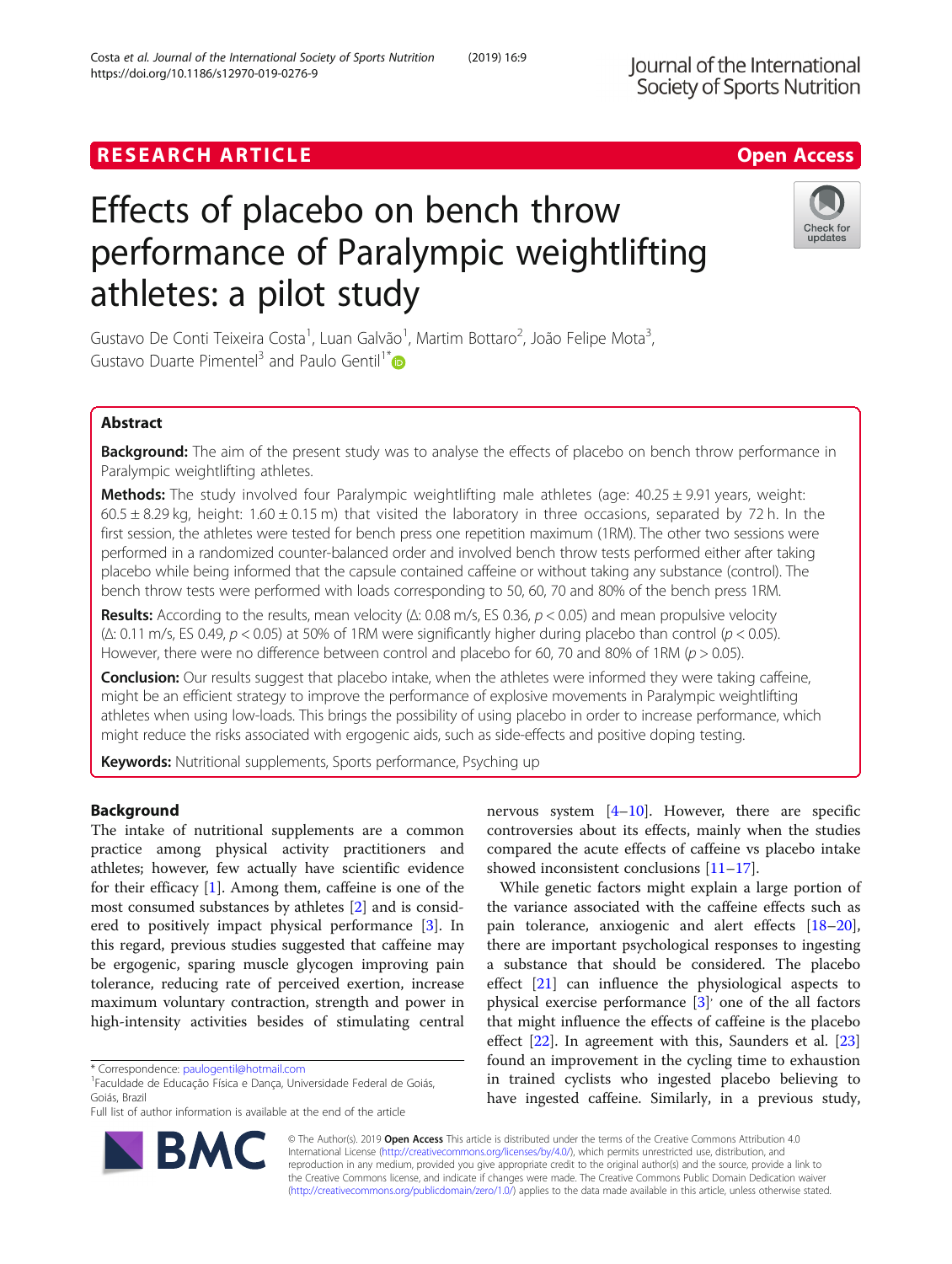Beedie et al. [\[24\]](#page-4-0) reported that when competitive male cyclists ingested placebo believing to have ingested caffeine there were increases in aerobic power at VO2max test and 10-km time trials, with no difference in oxygen uptake, heart rate, and blood lactate. Such placebo effects do not rule out a true effect of caffeine supplementation. Although these studies suggested that aerobic performance improves following placebo intake when individuals believed that they are ingesting caffeine, we are not aware of studies that measured the placebo effect in powerlifting. Moreover, Paralympic athletes have been shown to have psychological particularities that might make them especially vulnerable to the placebo effect, such as, concerns about having to perform consistently well throughout training and difficulties in coping with negative results [[25\]](#page-4-0). Therefore, it seems important to perform specific studies in these group despite the difficulty to select subjects with these characteristics.

The analysis of the placebo effect might be of great practical importance since it could provide an alternative for improving performance through the intake of an inert substance, with no risk of testing positive for doping or adverse effects, either due to the direct use of prohibited substances, or by the possible contamination of nutritional supplements [[10,](#page-4-0) [26](#page-4-0)–[30](#page-4-0)]. Based on this, the present study aimed to evaluate if muscle performance during explosive movements would change in Paralympic weightlifting athletes after the intake of placebo when the participants were informed that they were taking caffeine.

### Materials and methods

#### Participants

Four Paralympic weightlifting male athletes were recruited to participate in this study (age:  $40.25 \pm 9.91$  y, weight:  $60.5 \pm 8.29$  kg, height:  $1.60 \pm 0.15$  m). One had dwarfism, one myelomeningocele and hydrocephalus and two poliomyelitis. Athletes trained regularly five times a week aiming to compete, and all had previous experience with caffeine use, but have not taken any caffeine supplements in the previous six months. Two athletes had won medals in at least two phases on the national circuit. They were only allowed to participate if they had no orthopaedic or cardiometabolic problems that could be aggravated by the study protocol, as attested by a physician. This study was approved by Federal University of Goias committee (2.058.322) and all the participants signed a written informed consent form before participation (Table 1).

#### Procedures

The study is a randomized, double-blind, crossover study. The athletes attended the laboratory three times, with an interval of 72 h between visits. During the first visit, they were submitted to the one repetition

Table 1 Characteristics of the participants

|                                      | Mean           | Minimum | Maximum |
|--------------------------------------|----------------|---------|---------|
| Age (years)                          | $40.25 + 9.91$ | -26     | 54      |
| Weight (kg)                          | $60.6 + 8.36$  | 49 Q    | 71.2    |
| Height (m)                           | $1.61 + 0.16$  | 136     | 1.78    |
| Body mass index (kg/m <sup>2</sup> ) | $73.83 + 4.48$ | 1938    | 30.82   |
| 1 repetition maximum load (kg)       | $69 + 19.46$   | 40      | 92      |

maximum test (1RM) in the bench press, as previously recommended [[31\]](#page-4-0). The second and third visits involved the bench throw tests. The athletes were randomly assigned to ingest a capsule of placebo or no capsule on the second and third visits, in a cross-over design. During the placebo situations, the athletes received one capsule containing maize starch one-hour prior the test and were informed that it contained 6 mg.kg-1 caffeine. The athletes were oriented to avoid caffeine containing beverages and foods one week prior to the beginning of the study.

#### Data collection

Muscular performance was measured in the bench throw, using an isoinertial indicator (T-Force, Dynamic Measurement System; Ergotech Consulting S.L., Murcia, Spain). The exercise was performed on a smith machine and the athletes were instructed to perform three repetitions with maximum intended velocity in all repetitions. The tests were performed with 50, 60, 70 and 80% of 1RM, with 5 min of rest between each load condition. The movement started with elbows fully extended and then the bar was get down until touching the sternum. A linear position transducer was attached to the bar. The bar position data were sampled at 1000 Hz using a computer, as recommended by the manufacturer. The finite differentiation technique was used to calculate the velocity and acceleration of the bar, presenting an associated error of < 0.25%, while the displacement was accurate to  $\pm 0.5$  mm [\[32\]](#page-4-0).

#### Statistical analysis

Data were analysed using the Statistical Package of Social Science software (SPSS 20.0, Chicago, IL, USA). Factorial ANOVA with a within-within design was used to compare the performance between placebo vs control situation at different loads. When necessary multiple comparisons were used as post hoc. Data were considered statistically significant when  $p < 0.05$ . Effect size (ES) of the mean differences was determined using Cohen's d. The magnitude of the ES was determined by Hopkin's scale as follows: < 0.1 (trivial), 0.1–0.3 (small), 0.3–0.5 (moderate), 0.5–0.7 (large), 0.7–0.9 (very large) and  $> 0.9$  (perfect) [[33](#page-4-0)].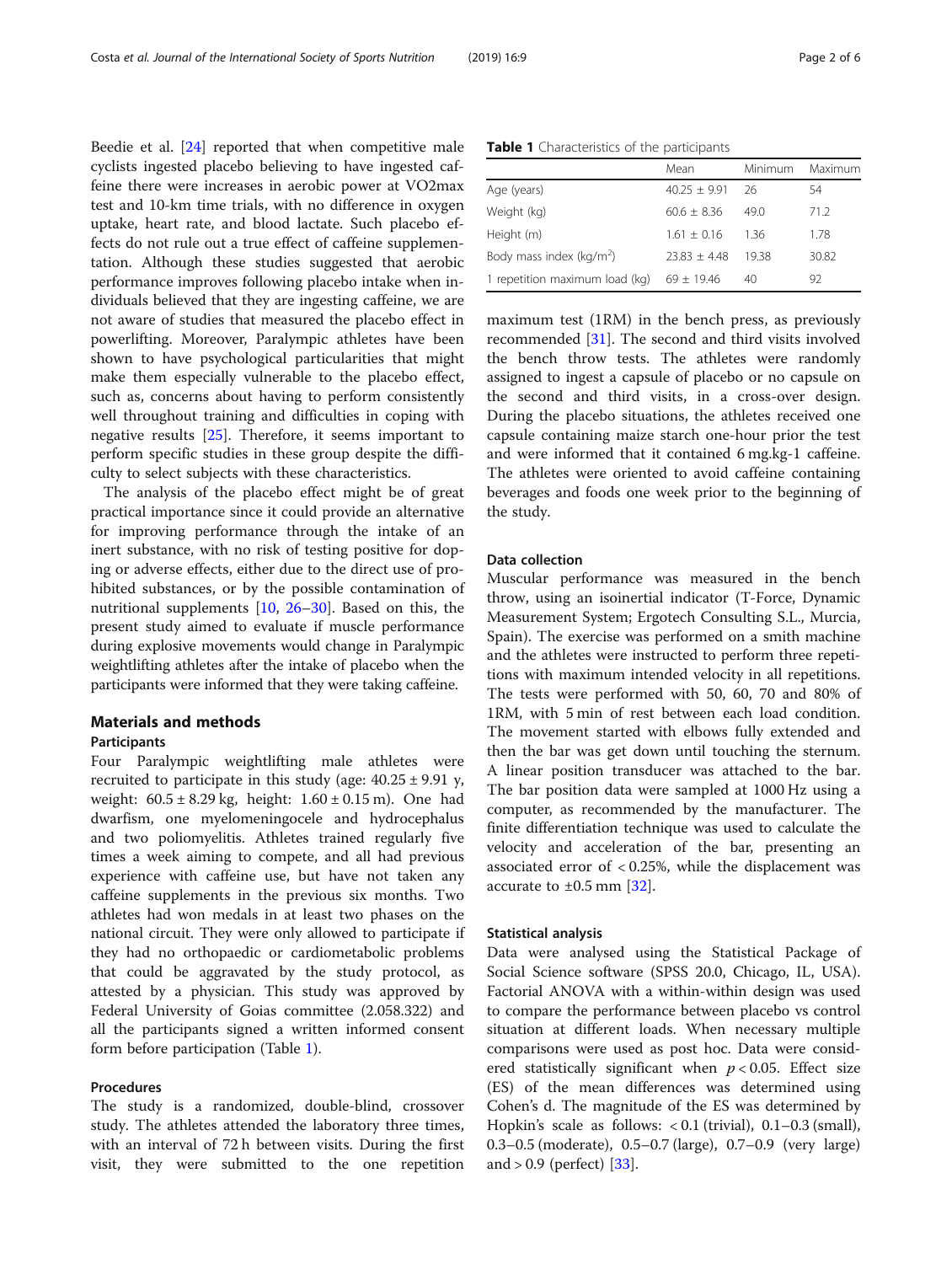### Results

Table 2 shows the results relative to the absolute velocity values as a function of the load lifted. Although the mean velocity to peak and peak velocity were not different between situations, the mean velocity at 50% RM was significantly higher in placebo vs control  $(Δ: 0.08 m/s)$ , with moderate effect size (0.36;  $p < 0.05$ ). Similarly, mean propulsive velocity at 50% RM was significantly higher in placebo vs. control  $(\Delta: 0.11 \text{ m/s})$  with moderate effect size  $(0.49; p < 0.05)$  as shown in Fig. [1.](#page-3-0)

#### **Discussion**

To the best of our knowledge, this was the first study to analyse the placebo effects of caffeine on bench throw performance of Paralympic weightlifting athletes. According to the results, the ingestion of placebo significantly increases mean velocity and mean propulsive velocity at 50% of 1RM. These findings may be particularly interesting, since this intensity is in the recommend range for maximum power output in the bench throw [\[34](#page-4-0)]. Moreover, considering that the tests involved highly trained athletes, the differences might be relevant to training and competition. It is important to note that, whilst they did not reach significance, the differences with higher loads occurred in the opposite direction, with a trend for a detrimental effect with placebo. The reason for this is not known, but there are two hypotheses to consider. First, the tests were incremental, so it might be possible that the higher performance in the earlier sets with lower loads lead to fatigue in the later sets, performed with higher loads. Second, when the load increased and becomes more challenging, the participants might have expected to have an improved performance perform. However, since there was not physiologic enhancement due to the supplementation, a negative psychological influence might have occurred.

Although the deception used in the present study is not common in scientific literature, it is closer to what happens in real world, where many athletes take nutritional supplements believing on a true physiological effect, which might affect the results [\[22\]](#page-4-0). Besides that, uptake placebo was able to improve performance on bench throw with no reports of adverse effects already shown to caffeine supplementation before [[10\]](#page-4-0). In this regard, Hurst et al. suggested that the intention to improve performance by the athletes when taking placebo can make a difference in the final performance; therefore, in order to take full advantage of this intervention, the athletes should believe in the benefits of the ingested substance [[35](#page-4-0)].

Whilst many athletes believe that nutritional supple-ments are related to performance enhancements [[36\]](#page-4-0) most do not obtain adequate information and do not even know the active ingredients or mechanism of action of the substances used [\[36](#page-4-0)–[42\]](#page-5-0). Therefore, supplements use seems to rely more on beliefs than on scientific evidence. Considering our findings that an inert substance might increase performance when athletes were deceived to believe it was an ergogenic aid; this might help to explain the divergence that often occurs between anecdotal and scientific evidence. On the other hand, this study had the focus only in placebo effect and a third group of caffeine was not used aiming to compare three groups.

Regarding the possible explanation for the placebo effect, Beedie et al. divided it in four categories: pain reduction, belief-behaviour relation, attentional changes and arousal changes. Within these mechanisms, the improvements found in our study can be explained by attentional and arousal changes [\[24](#page-4-0)]. Besides that, caffeine intake also increasing pain tolerance [\[43](#page-5-0)], however, this probably did not happen in this study due to short duration with just three repetitions of exercise performed. The placebo effect might be associated with self-directed cognitive strategies and preparatory arousal (i.e. including imagery and attentional focus), which has been shown to enhance force production [\[44,](#page-5-0) [45\]](#page-5-0).

The major limitation of the present study is the low number of participants. However, due to the characteristics

Table 2 Comparison between the placebo and control group on velocity of displacement of the bar in bench press

| Variable                       |         | 50% 1RM         | ES      | 60% 1RM         | ES   | 70% 1RM         | ES   | 80% 1RM         | ES   |
|--------------------------------|---------|-----------------|---------|-----------------|------|-----------------|------|-----------------|------|
| Mean velocity (m/s)            | Control | $0.76 \pm 0.08$ | $0.36*$ | $0.70 \pm 0.07$ | 0.19 | $0.61 \pm 0.10$ | 0.26 | $0.47 \pm 0.10$ | 0.31 |
|                                | Placebo | $0.84 \pm 0.12$ |         | $0.74 \pm 0.12$ |      | $0.56 \pm 0.08$ |      | $0.41 \pm 0.08$ |      |
| Mean velocity to peak (m/s)    | Control | $0.79 + 0.09$   | 0.33    | $0.72 + 0.07$   | 0.18 | $0.61 \pm 0.11$ | 0.19 | $0.48 \pm 0.10$ | 0.31 |
|                                | Placebo | $0.87 \pm 0.13$ |         | $0.76 \pm 0.13$ |      | $0.57 \pm 0.09$ |      | $0.42 \pm 0.08$ |      |
| Mean propulsive velocity (m/s) | Control | $0.81 \pm 0.09$ | $0.46*$ | $0.74 + 0.09$   | 0.19 | $0.63 \pm 0.12$ | 0.27 | $0.48 \pm 0.10$ | 0.36 |
|                                | Placebo | $0.92 \pm 0.12$ |         | $0.79 \pm 0.15$ |      | $0.57 \pm 0.09$ |      | $0.41 \pm 0.08$ |      |
| Peak velocity (m/s)            | Control | $1.16 \pm 0.11$ | 0.37    | $1.06 \pm 0.13$ | 0.14 | $0.91 + 0.19$   | 0.27 | $0.72 + 0.19$   | 0.32 |
|                                | Placebo | $1.27 \pm 0.16$ |         | $1.11 \pm 0.21$ |      | $0.82 \pm 0.11$ |      | $0.61 \pm 0.12$ |      |

ES effect size, RM Repetition Maximum

\*significant difference between placebo and control  $(p < 0.05)$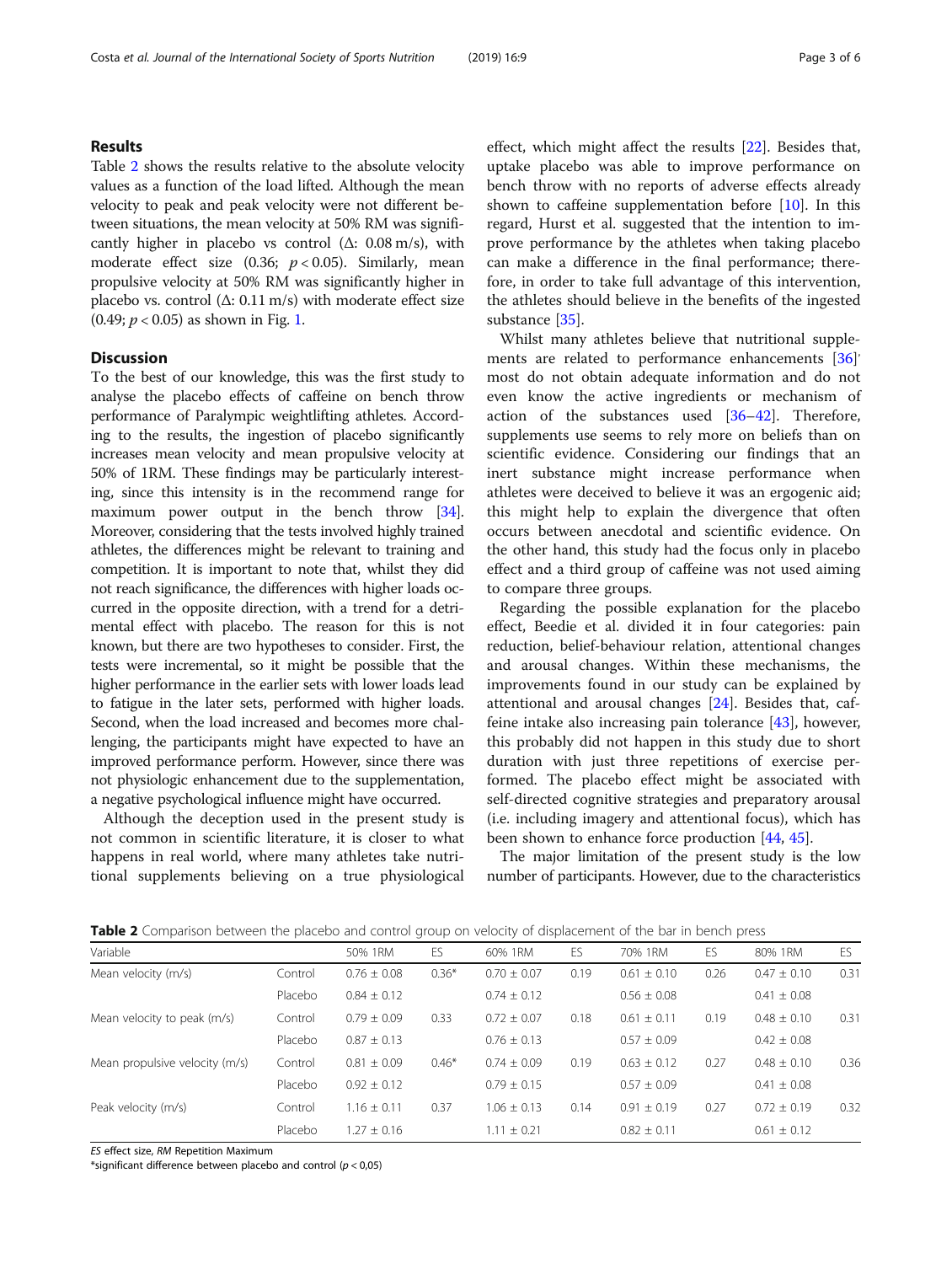<span id="page-3-0"></span>

of the participants, it would be difficult to obtain a higher sample size. It would also be interesting to have a third situation, with caffeine use. Future research should be conducted on a higher number of athletes, including Paralympic athletes with different limitations. Moreover, it would be valuable to assess the long-term effects of placebo, in order to test if the regular increase in performance over training sessions might bring long-term benefits.

#### Conclusions

Our results suggest that placebo intake, when the athletes believe they are taking caffeine, might be an efficient strategy to improve performance in the bench throw test in Paralympic weightlifting athletes under low-loads. This brings the possibility of using placebo in order to increase performance in plyometric and speed exercises, reducing the side effects and risks associated with the use of ergogenic aids. Additionally, it would be ideal that nutritional strategy was investigated with high loads before using it in practice. Finally, it might be suggested that part of the conflict that usually exists between anecdotal reports and scientific evidence about nutritional supplementation can be associated to the psychological effects of ingesting a supplement.

#### Acknowledgments

Authors would like to thank to subjects that participated of this study for their commitment and effort.

#### Funding

This research received no grant.

#### Availability of data and materials

The datasets used and analyzed during the current study are available from the corresponding author on reasonable request.

#### Authors' contributions

GC participated in the study design, collected data, interpreted the data, and wrote the article. GC, LG, MB, JFM, GDP, and PG participated in the study design, and wrote the manuscript. All authors read and approved the final manuscript.

#### Ethics approval and consent to participate

Participation in the study was voluntary, with written consent being obtained from each subject before the initiation of data collection. This study was conducted after review and approval by the Federal University of Goias committee. Committee's reference number: 2.058.322.

#### Consent for publication

All the study participants gave their consent to publish the research findings.

#### Competing interests

The authors declare that they have no competing interests.

#### Publisher's Note

Springer Nature remains neutral with regard to jurisdictional claims in published maps and institutional affiliations.

#### Author details

<sup>1</sup> Faculdade de Educação Física e Dança, Universidade Federal de Goiás, Goiás, Brazil. <sup>2</sup>Faculdade de Educação Física, Universidade de Brasília, Distrito Federal, Brasília, Brazil. <sup>3</sup> Faculdade de Nutrição, Universidade Federal de Goiás, Goiás, Brazil.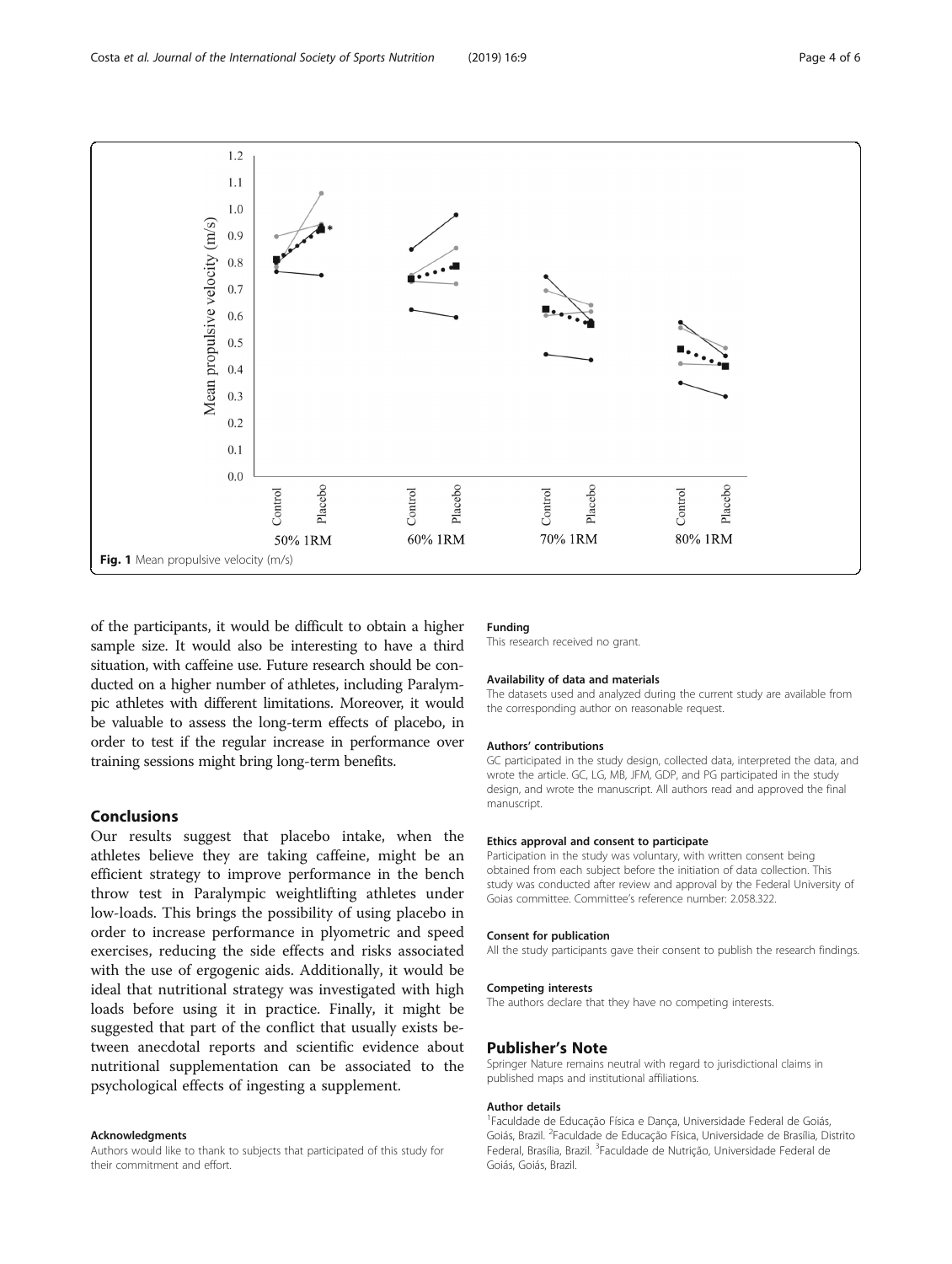#### <span id="page-4-0"></span>Received: 13 July 2018 Accepted: 12 February 2019 Published online: 19 February 2019

#### References

- 1. Maughan RJ, Burke LM, Dvorak J, Larson-Meyer DE, Peeling P, Phillips SM, et al. IOC consensus statement: dietary supplements and the highperformance athlete. Br. J. Sports Med. [Internet]. BMJ Publishing Group; 2018 [cited 2018 may 13];52:439–455. Available from: [http://www.ncbi.nlm.](http://www.ncbi.nlm.nih.gov/pubmed/29540367) [nih.gov/pubmed/29540367](http://www.ncbi.nlm.nih.gov/pubmed/29540367).
- 2. Del Coso J, Muñoz G, Muñoz-Guerra J. Prevalence of caffeine use in elite athletes following its removal from the World Anti-Doping Agency list of banned substances. Appl. Physiol. Nutr. Metab. [Internet]. 2011;36:555–561. Available from: [http://www.nrcresearchpress.com/doi/abs/10.1139/h11-052.](http://www.nrcresearchpress.com/doi/abs/10.1139/h11-052)
- 3. Lindheimer JB, O'Connor PJ, Dishman RK. Quantifying the Placebo Effect in Psychological Outcomes of Exercise Training: A Meta-Analysis of Randomized Trials. Sport. Med. 2015:693–711.
- 4. Lara B, Gonzalez-Millán C, Salinero JJ, Abian-Vicen J, Areces F, Barbero-Alvarez JC, et al. Caffeine-containing energy drink improves physical performance in female soccer players. Amino Acids. 2014;46:1385–92.
- 5. Fernandes-da-Silva J, Castagna C, Teixeira AS, Carminatti LJ, Guglielmo LGA. The peak velocity derived from the Carminatti test is related to physical match performance in young soccer players. J Sports Sci. 2016;34:2238–45.
- 6. Puente C, Abián-Vicén J, Salinero JJ, Lara B, Areces F, Del Coso J. Caffeine improves basketball performance in experienced basketball players. Nutrients. 2017;9.
- 7. Goldstein E, Jacobs PL, Whitehurst M, Penhollow T, Antonio J. Caffeine enhances upper body strength in resistance-trained women. J Int Soc Sports Nutr. 2010;7.
- 8. Timmins TD, Saunders DH. Effect of caffeine ingestion on maximal voluntary contraction Strength in upper- and lower-body muscle groups. J Strength Cond Res [Internet]. 2014;28:3239–44 Available from: [https://journals.lww.](https://journals.lww.com/nsca-jscr/Fulltext/2014/11000/Effect_of_Caffeine_Ingestion_on_Maximal_Voluntary.28.aspx) [com/nsca-jscr/Fulltext/2014/11000/Effect\\_of\\_Caffeine\\_Ingestion\\_on\\_](https://journals.lww.com/nsca-jscr/Fulltext/2014/11000/Effect_of_Caffeine_Ingestion_on_Maximal_Voluntary.28.aspx) [Maximal\\_Voluntary.28.aspx.](https://journals.lww.com/nsca-jscr/Fulltext/2014/11000/Effect_of_Caffeine_Ingestion_on_Maximal_Voluntary.28.aspx)
- 9. Grgic J, Mikulic P. Caffeine ingestion acutely enhances muscular strength and power but not muscular endurance in resistance-trained men. Eur. J. Sport Sci. [Internet]. 2017 [cited 2018 Nov 21];17:1029–1036. Available from: [https://www.tandfonline.com/doi/full/10.1080/17461391.2017.1330362.](https://www.tandfonline.com/doi/full/10.1080/17461391.2017.1330362)
- 10. Chia JS, Barrett LA, Chow JY, Burns SF. Effects of Caffeine Supplementation on Performance in Ball Games. Sport. Med. [Internet]. 2017 [cited 2019 Jan 5];47:2453–2471. Available from: [http://link.springer.com/10.1007/s40279-](http://link.springer.com/10.1007/s40279-017-0763-6) [017-0763-6](http://link.springer.com/10.1007/s40279-017-0763-6).
- 11. Astorino TA, Rohmann RL, Firth K. Effect of caffeine ingestion on onerepetition maximum muscular strength. Eur J Appl Physiol. 2008;102:127–32.
- 12. Brooks JH, Wyld K, Chrismas BCR. Acute effects of caffeine on Strength Performance in trained and untrained individuals. Enhanc: J. Athl; 2015.
- 13. Collier NB, Hardy MA, Millard-Stafford ML, Warren GL. Small beneficial effect of caffeinated energy drink ingestion on strength. J Strength Cond Res. 2016;30:1862–70.
- 14. Hahn CJ, Jagim AR, Camic CL, Andre MJ. The acute effects of a caffeinecontaining supplement on anaerobic power and subjective measurements of fatigue in recreationally-active males. J. Strength Cond. Res. [Internet]. 2018;1. Available from: [https://journals.lww.com/nsca-jscr/abstract/2006/](https://journals.lww.com/nsca-jscr/abstract/2006/08000/the_acute_effects_of_a_caffeine_containing.8.aspx) [08000/the\\_acute\\_effects\\_of\\_a\\_caffeine\\_containing.8.aspx.](https://journals.lww.com/nsca-jscr/abstract/2006/08000/the_acute_effects_of_a_caffeine_containing.8.aspx)
- 15. Trevino M A, Coburn JW, Brown LE, Judelson D A, Malek MH. Acute effects of caffeine on Strength and muscle activation of the elbow flexors. J. Strength Cond. Res. [Internet]. 2014;26:714–724. Available from: [http://www.](http://www.ncbi.nlm.nih.gov/pubmed/25029005) [ncbi.nlm.nih.gov/pubmed/25029005](http://www.ncbi.nlm.nih.gov/pubmed/25029005).
- 16. Graham-Paulson TS, Perret C, Smith B, Crosland J, Goosey-Tolfrey VL. Nutritional Supplement Habits of Athletes with an Impairment and Their Sources of Information. Int. J. Sport Nutr. Exerc. Metab. [Internet]. 2015 [cited 2018 Jun 10];25:387–95. Available from: [http://journals.humankinetics.com/](http://journals.humankinetics.com/doi/10.1123/ijsnem.2014-0155) [doi/10.1123/ijsnem.2014-0155](http://journals.humankinetics.com/doi/10.1123/ijsnem.2014-0155).
- 17. Arcoverde L, Silveira R, Tomazini F, Sansonio A, Bertuzzi R, Lima-Silva AE, et al. Effect of caffeine ingestion on anaerobic capacity quantified by different methods. Eynon N, editor. PLoS One [Internet]. 2017 [cited 2018 May 10];12: e0179457. Available from: [https://www.ncbi.nlm.nih.gov/pmc/articles/](https://www.ncbi.nlm.nih.gov/pmc/articles/PMC5472322/pdf/pone.0179457.pdf) [PMC5472322/pdf/pone.0179457.pdf.](https://www.ncbi.nlm.nih.gov/pmc/articles/PMC5472322/pdf/pone.0179457.pdf)
- 18. Pataky MW, Womack CJ, Saunders MJ, Goffe JL, D'Lugos AC, El-Sohemy A, et al. Caffeine and 3-km cycling performance: Effects of mouth rinsing, genotype, and time of day. Scand. J. Med. Sci. Sports [Internet]. 2016 [cited

2019 Jan 15];26:613–619. Available from: [http://www.ncbi.nlm.nih.gov/](http://www.ncbi.nlm.nih.gov/pubmed/26062916) [pubmed/26062916.](http://www.ncbi.nlm.nih.gov/pubmed/26062916)

- 19. Rogers PJ, Hohoff C, Heatherley S V, Mullings EL, Maxfield PJ, Evershed RP, et al. Association of the Anxiogenic and Alerting Effects of Caffeine with ADORA2A and ADORA1 Polymorphisms and Habitual Level of Caffeine Consumption. Neuropsychopharmacology [Internet]. 2010 [cited 2019 Jan 15];35:1973–1983. Available from: [http://www.ncbi.nlm.nih.gov/pubmed/](http://www.ncbi.nlm.nih.gov/pubmed/20520601) [20520601](http://www.ncbi.nlm.nih.gov/pubmed/20520601).
- 20. López-González LM, Sánchez-Oliver AJ, Mata F, Jodra P, Antonio J, Domínguez R. Acute caffeine supplementation in combat sports: a systematic review. J. Int. Soc. Sports Nutr. [Internet]. BioMed Central; 2018 [cited 2019 Jan 15];15:60. Available from: [http://www.ncbi.nlm.nih.gov/](http://www.ncbi.nlm.nih.gov/pubmed/30594211) [pubmed/30594211.](http://www.ncbi.nlm.nih.gov/pubmed/30594211)
- 21. Wager TD, Atlas LY. The neuroscience of placebo effects: Connecting context, learning and health. Nat. Rev. Neurosci. 2015;16:403–18.
- 22. Bérdi M, Köteles F, Hevesi K, Bárdos G, Szabo A. Elite athletes' attitudes towards the use of placebo-induced performance enhancement in sports. Eur J Sport Sci. 2015;15:315–21.
- 23. Saunders B, de Oliveira LF, da Silva RP, de Salles Painelli V, Gonçalves LS, Yamaguchi G, et al. Placebo in sports nutrition: a proof-of-principle study involving caffeine supplementation. Scand. J. Med. Sci. Sports [Internet]. 2017 [cited 2018 May 10];27:1240–1247. Available from: [http://doi.wiley.](http://doi.wiley.com/10.1111/sms.12793) [com/10.1111/sms.12793](http://doi.wiley.com/10.1111/sms.12793).
- 24. Beedie CJ, Stuart EM, Coleman DA, Foad AJ. Placebo Effects of Caffeine on Cycling Performance. Med. Sci. Sport. Exerc. [Internet]. 2006;38:2159–2164. Available from: [https://insights.ovid.com/crossref?an=00005768-200612000-](https://insights.ovid.com/crossref?an=00005768-200612000-00017) [00017.](https://insights.ovid.com/crossref?an=00005768-200612000-00017)
- 25. Jefferies P, Gallagher P, Dunne S. The Paralympic athlete: a systematic review of the psychosocial literature. Prosthet. Orthot. Int. [Internet]. 2012 [cited 2018 may 17];36:278–289. Available from: [http://www.ncbi.nlm.nih.](http://www.ncbi.nlm.nih.gov/pubmed/22918904) [gov/pubmed/22918904](http://www.ncbi.nlm.nih.gov/pubmed/22918904).
- 26. Tsarouhas K, Kioukia-Fougia N, Papalexis P, Tsatsakis A, Kouretas D, Bacopoulou F, et al. Use of nutritional supplements contaminated with banned doping substances by recreational adolescent athletes in Athens. Greece Food Chem Toxicol. 2018;115:447–50.
- 27. Van Thuyne W, Van Eenoo P, Delbeke FT. Nutritional supplements: prevalence of use and contamination with doping agents. Nutr. Res. Rev. [Internet]. 2006 [cited 2018 May 14];19:147. Available from: [http://www.](http://www.journals.cambridge.org/abstract_S0954422406000126) [journals.cambridge.org/abstract\\_S0954422406000126.](http://www.journals.cambridge.org/abstract_S0954422406000126)
- 28. Martínez-Sanz J, Sospedra I, Ortiz C, Baladía E, Gil-Izquierdo A, Ortiz-Moncada R. Intended or Unintended Doping? A Review of the Presence of Doping Substances in Dietary Supplements Used in Sports. Nutrients [Internet]. Multidisciplinary Digital Publishing Institute; 2017 [cited 2018 May 14];9:1093. Available from: <http://www.mdpi.com/2072-6643/9/10/1093>
- 29. Mathews NM. Prohibited contaminants in Dietary Supplements. Sports Health. 2018;10:19–30.
- 30. Geyer H, Parr MK, Koehler K, Mareck U, Schänzer W, Thevis M. Nutritional supplements cross-contaminated and faked with doping substances. J. Mass Spectrom. 2008;43:892–902.
- 31. Kraemer WJ, Fry AC. Strength testing: development and evaluation of methodology. In: Maud P, Nieman DC, editors. Fit. Sport. Med. A heal. Approach. 3rd ed. Palo Alto, CA: Bull Publishing; 1995. p. 115–38.
- 32. Garnacho-Castaño MV, López-Lastra S, Maté-Muñoz JL. Reliability and validity assessment of a linear position transducer. J. Sport. Sci Med. 2014;14:128–36.
- 33. Cohen J. Statistical Power Analysis for the Behavioural Science (2nd Edition). In: Stat. Power Anaylsis Behav. Sci. 2nd ed; 1988. p. 25–7.
- 34. Baker D, Nance S, Moore M. The load that maximizes the average mechanical power output during explosive Bench Press throws in highly trained Athletes. J. Strength Cond. Res. 2001;15:20–4.
- 35. Hurst P, Foad A, Coleman D, Beedie C. Athletes Intending to Use Sports Supplements Are More Likely to Respond to a Placebo. Med. Sci. Sport. Exerc. [Internet]. 2017 [cited 2018 May 10];49:1877–1883. Available from: [http://insights.ovid.com/crossref?an=00005768-201709000-00015.](http://insights.ovid.com/crossref?an=00005768-201709000-00015)
- 36. Dascombe BJ, Karunaratna M, Cartoon J, Fergie B, Goodman C. Nutritional supplementation habits and perceptions of elite athletes within a statebased sporting institute. J. Sci. Med. Sport [Internet]. 2010 [cited 2018 may 20];13:274–280. Available from: [http://www.ncbi.nlm.nih.gov/pubmed/](http://www.ncbi.nlm.nih.gov/pubmed/19775936) [19775936](http://www.ncbi.nlm.nih.gov/pubmed/19775936).
- 37. Tsitsimpikou C, Chrisostomou N, Papalexis P, Tsarouhas K, Tsatsakis A, Jamurtas A. The use of nutritional supplements among recreational athletes